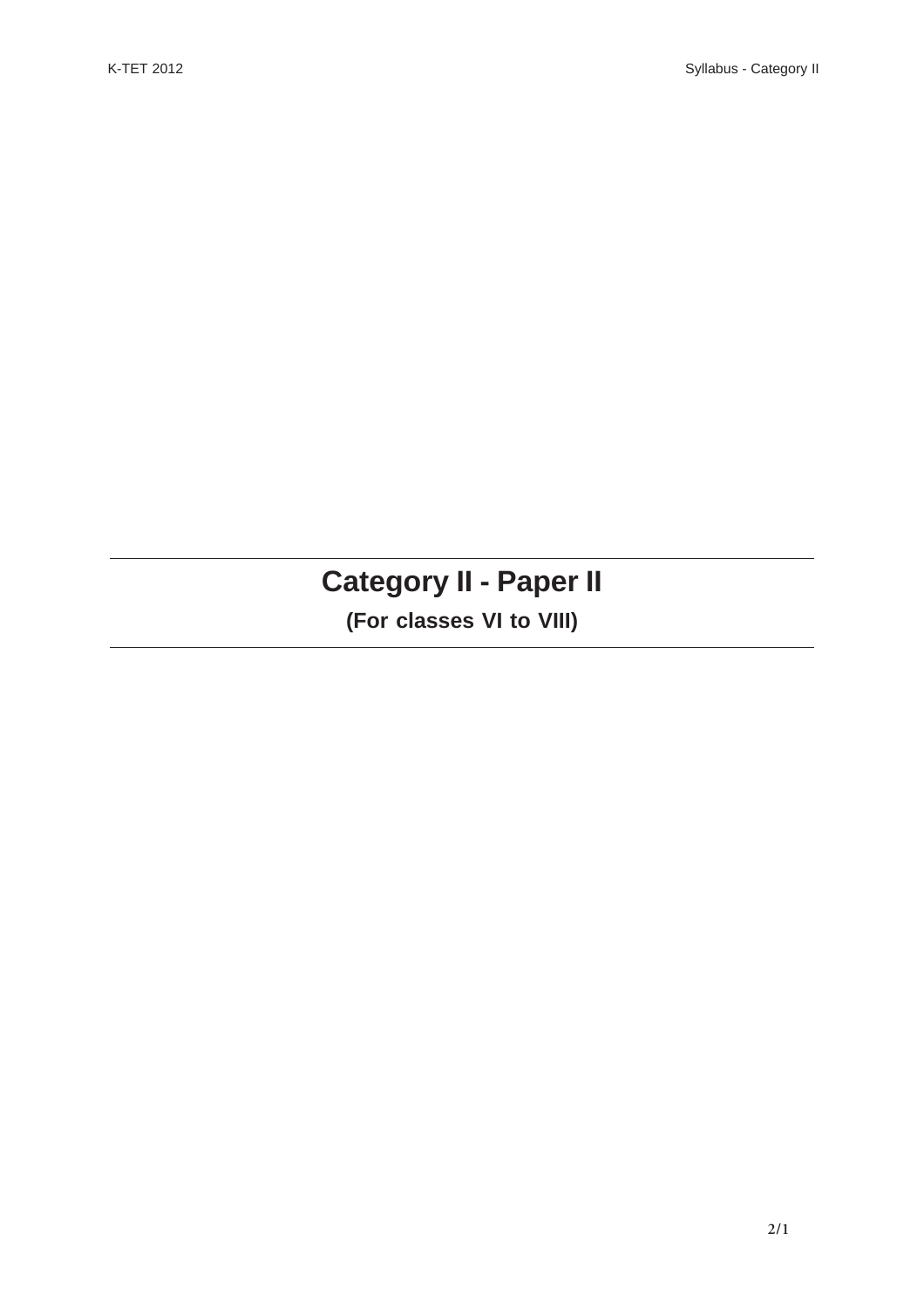#### K-TET 2012

## **KERALA TEACHER ELIGIBILITY TEST (K-TET) 2012 Category II - Paper II (For classes VI to VIII) SYLLABUS**

## **I. CHILD DEVELOPMENT AND PEDAGOGY 30 Questions**

### **A. Child development ( Elementary Child)** (15 Questions)

**1. Concept of development and its relation with learning**

Growth and Development - stages of development - Infancy, Child hood, Adolescence - Maturation - Relationship between development, Maturation and learning.

#### **Principles of development of children**

Major principles of growth and development - Implication of learning -

#### **Influence of Heredity and Environment**

Role of Heredity and Environment on the development of child -Teacher's role.

#### **2. Socialization Process**

Concept of Socialization - Social world and children: Role of family, peers, teachers in the process of socialization - pattern of social development - Erick Erikson's theory of psychosocial development.

#### **3. Piaget, Kohlberg, Vygotsky - Constructs and Critical Perspectives**

Cognitive development theory of Piaget, Kohlberg's theory of moral development - Vygotsky's theory of social constructivism - Educational Implications.

#### **4. Concept of child centered and progressive Education.**

Concept of child centeredness - Individual difference - Methods of teaching and learning - Activity methods - Concept of progressive education - Role of teacher.

#### **5. Critical perspective of the construct of Intelligence**

Concept of Intelligence - Theories of intelligence - factor theories - S -I model of Intellect - multiple Intelligences - Concept of I Q - Intelligence Tests (Examples) - Sternberg's Information processing theory.

#### **6. Language and Thought**

Language development - stages, Theories - Piaget, Vygotsky, Chomsky - Relationship between language and thought -approaches to language learning and teaching.

#### **7. Gender as a social construct**

Gender Roles, bias, educational practices - Gender equality - teacher's role.

#### **8. Individual difference among learners**

Understanding differences based on diversity of language, caste, gender, community, religion etc. Individual difference - socio cultural determinants

#### **9. Continuous and Comprehensive Evaluation**

( C C E) Concept - Assessment to learning - strategies - Cumulative records, Anecdotal records, Portfolios Assessment Techniques. - Feed back

#### **10. Nature of prior learning**

Readiness for learning - Strategies for assessment - Encouraging critical thinking - Teacher's role.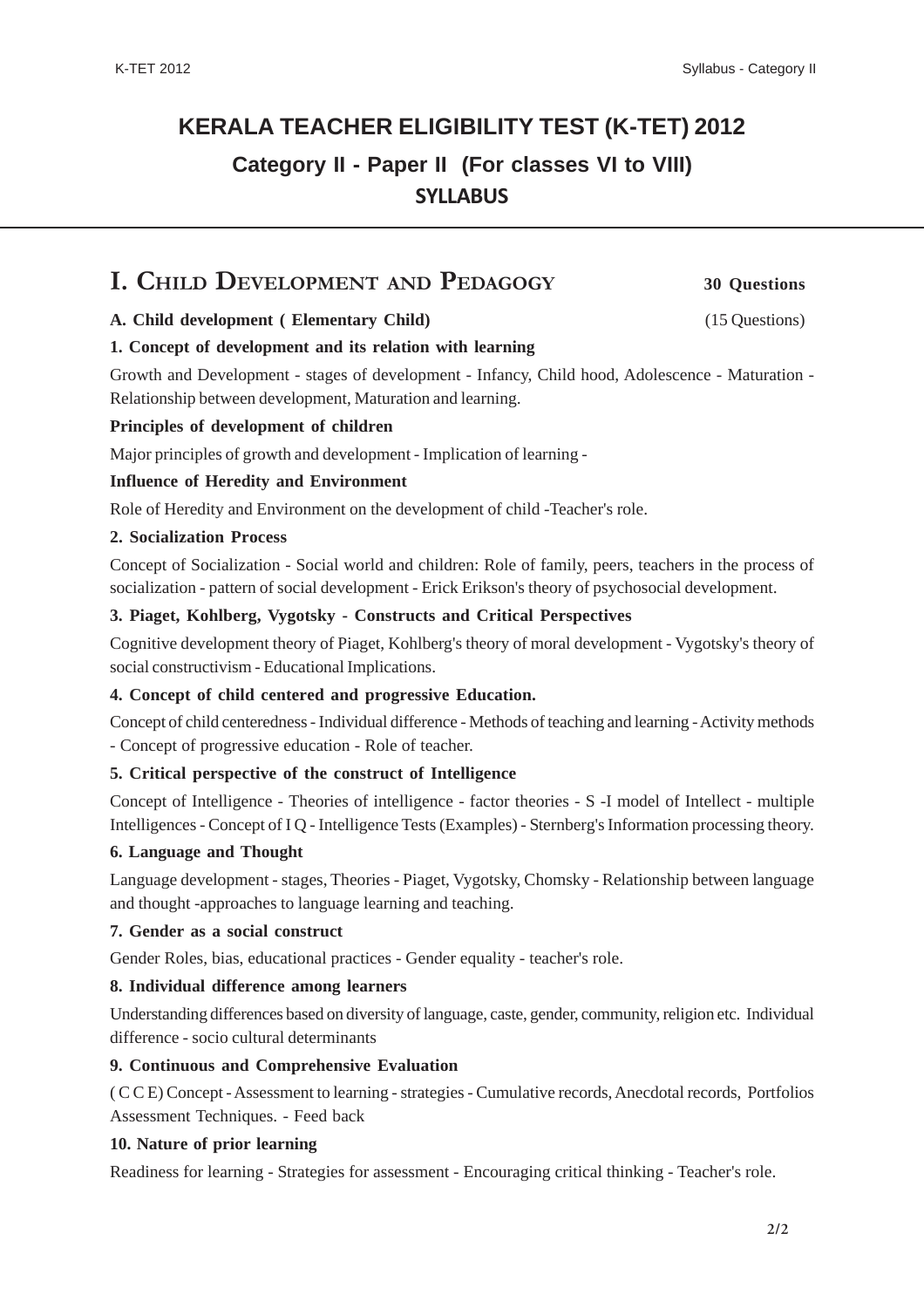### **B. Inclusive Education** (5 Questions)

Addressing learners from diverse back grounds - including disadvantaged and deprived. LD, MR, O P H, Sensorily deprived - socially and culturally deprived - Educational Implications/ Addressing the needs of LD. Exceptional children - Gifted, creative, specially abled children - Educational provision - Needs characteristics - Identification and Remedial measures

### **C. Learning and Pedagogy** (10 Questions)

Identification of individual learner needs - Intellectual, Emotional, Social, Creative needs, Catering to the individual needs of learners.

### **1. Process of teaching and learning -**

Creating Learning situations - criteria of learning experiences - different modes of learning - social learning (Bandura) - co-operative and collaborative learning, Group discussion - Role of Teacher.

#### **2. Cognitive Process and Emotions**

Perception - concept formation - thinking - Imagination - Reasoning - Inductive and deductive - Problem solving - Memory - Emotional development - characteristics, Emotional maturity Emotional Intelligence - Emotional Quittance (EQ)

#### **3. Motivation and Learning**

Learning - Factors affecting Learning - Theories of Learning - Pavlov, Thorndike, Skinner, Gagne's hierarchy of learning, Insightful learning (Kohler) - Constructivism - Piaget, Bruner, Vygotsky, Ausubel - Educational Implications

Motivation - Concept, types - Importance to learning - Theories of motivation - Abraham Maslow, Mc Clelland

#### **4. Personality and adjustment**

Concept - Approaches - Type, Trait - Allport - Measurement of personality - Projective and Non projective techniques - Adjustment Mechanisms

#### **Total 30 Marks**

Syllabus - Category II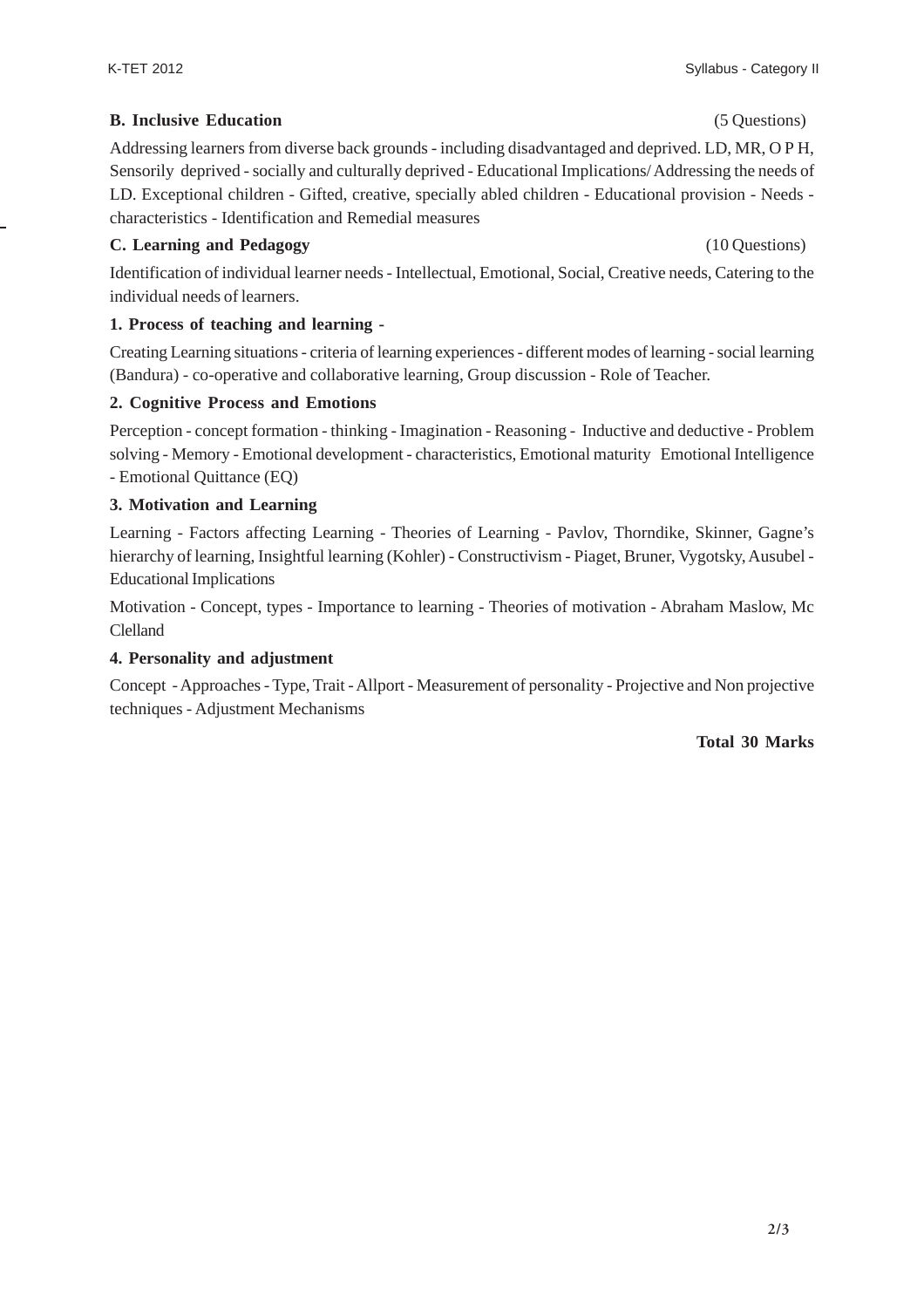## **II. LANGUAGE I - MALAYALAM/ENGLISH/TAMIL/KANNADA**

## **A. MALAYALAM 30 Questions**

- 1. അവധാരണം  $(ma<sub>10</sub>)$ 
	- $A$ . കേന്ദ്രാശയം കണ്ടെത്തൽ
	- $B.$  വിശകലനം
	- $\rm C. \quad$  നിഗമനരുപീകരണം  $\rm C. \quad$ ത്തി-വികല്പ് ചോദ്യങ്ങൾക്ക് 5 മാർക്ക്)
- $2.$  അവതരണം  $( \text{a} 3 \text{b})$ 
	- $A.$  കേന്ദ്രാശയം കണ്ടെത്തൽ
	- $B$ . അർത്ഥ സാധൃതകൾ കണ്ടെത്തൽ
	- $C.$  വ്യാഖ്യാനം കാര്യം കാര്യം (മാത്മ് ബഹുവികല്പ ചോദ്യങ്ങൾക്ക് 5 മാർക്ക്)
- 3. മാതൃഭാഷാപഠനത്തിന്റെ ബോധനശാസ്ത്രം (ക്ലാസ്സ്  $VI-VIII$ )
	- $A.$  ഭാഷാപഠനം സംബന്ധിച്ച സിദ്ധാന്തങ്ങൾ
	- $B.$  വൃതൃസ്ത കഴിവുകളുള്ള കുട്ടികൾക്ക് പ്രത്യേക പരിഗണന നൽകൽ
	- $C.$  പാഠ്യപദ്ധതി വിനിമയത്തിന്റെ രീതിശാസ്ത്രം  $\alpha$ ത്ത് ബഹുവികല്പ ചോദ്യങ്ങൾക്ക് 10 മാർക്ക്)
- 4. ഭാഷ, സാഹിത്യം, സംസ്കാരം
	- $A.$  മൈലികളും പ്രയോഗങ്ങളും
	- $B.$  പ്രായോഗിക വ്യാകരണം
	- C. പഴഞ്ചൊല്ലുകൾ
	- $D.$  സാഹിതൃത്തിലെ നൂതന പ്രവണതകൾ
	- E. കാവൃശാസ്ത്രം
	- $F.$  താളബോധം ദേശയം കാരണം കാരണം (പത്ത് ബഹുവികല്പ ചോദൃങ്ങൾക്ക് 10 മാർക്ക്)

(ആകെ 30 ബഹുവികല്പ ചോദൃങ്ങൾക്ക് 30 മാർക്ക്)

## **B. ENGLISH 30 Questions**

## **a.** Language Comprehension 15 Questions

- An unfamiliar passage or poem with questions on reading comprehension, inference, vocabulary and language elements.
- Questions to evaluate the knowledge of basic grammar such as Tense forms, Articles, Prepositions and Linkers.
- **b.** Pedagogy of Language Development 15 Questions
	- Language Acquisition and Learning Theories and their classroom implications.
	- Principles of Language Teaching
	- Language skills Strategies to develop them
	- Problems and challenges in language classrooms
	- Teaching learning materials Textbook, ICT and other teaching aids.
	- Learner Assessment Self, Peer, Teacher
	- Strategies for teaching children with special needs (CWSN)
	- Teacher Attitude and Aptitude

#### **Total 30 Marks**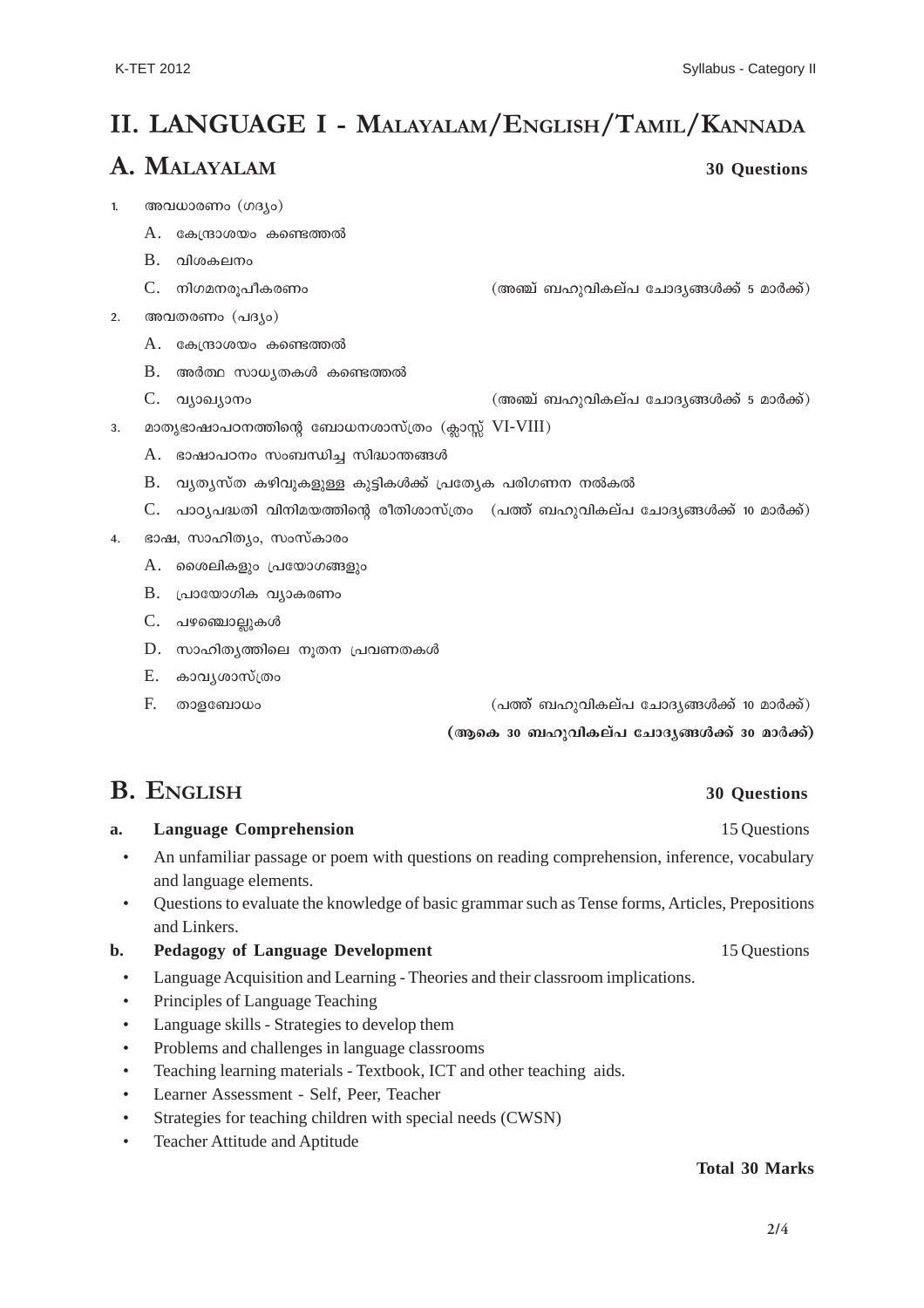|    | C. TAMIL                                                          | <b>30 Questions</b>   |
|----|-------------------------------------------------------------------|-----------------------|
| 1. | Reading Comprehension - Prose                                     | 5 Questions           |
|    | Comprehension of theme<br>A.                                      |                       |
|    | Interpretation<br>Β.                                              |                       |
|    | Inference<br>$\mathcal{C}$ .                                      |                       |
| 2. | Reading Comprehension - Poem.                                     | 5 Questions           |
|    | Poetic images<br>Α.                                               |                       |
|    | Comprehension of themes<br>Β.                                     |                       |
|    | C.<br>Interpretation                                              |                       |
|    | <b>Extended Meaning</b><br>Ε.                                     |                       |
| 3. | Pedagogical aspects of Mothertongue education - Class - VI - VIII | 10 Questions          |
|    | Principles of Language Learning<br>Α.                             |                       |
|    | Inclusion of differently abled children<br>Β.                     |                       |
|    | Methodology of curriculum Transaction<br>C.                       |                       |
| 4. | Language Literature and culture.                                  | 10 Questions          |
|    | <b>Books and Authors</b><br>A <sub>1</sub>                        |                       |
|    | <b>Functional Grammar</b><br><b>B.</b>                            |                       |
|    | C.<br>Proverbs                                                    |                       |
|    | Trends in Literature<br>D.                                        |                       |
|    | Foreign Contribution in Tamil Literature<br>Ε.                    |                       |
|    | <b>Tamil Festivals and Folk Arts</b><br>F.                        |                       |
|    |                                                                   | <b>Total 30 Marks</b> |
|    | D. KANNADA                                                        | <b>30 Questions</b>   |
| 1. | <b>Reading comprehension - Prose</b>                              | 5 Questions           |
|    | Comprehension of Theme<br>Α.                                      |                       |
|    | Interpretation<br><b>B.</b>                                       |                       |
|    | Inference                                                         |                       |
| 2. | Reading comprehension -Poem                                       | 5 Questions           |
|    | Comprehension of Theme<br>Α.                                      |                       |
|    | Poetic images<br><b>B.</b>                                        |                       |
|    | Poetic emotions and feelings<br>$\mathsf{C}$ .                    |                       |
|    | Imaginating elements<br>D.                                        |                       |
| 3. | Pedagogical aspects of Kannada Language - Class 6 to 8            | 10 Questions          |
|    | Principles of Language learning<br>А.                             |                       |
|    | <b>Classroom Practices</b><br><b>B.</b>                           |                       |
|    | $C_{\cdot}$<br>Inclusion of differently abled children            |                       |
|    | Methodology of curriculum transaction<br>D.                       |                       |
| 4. | History of Language, Literature and Culture                       | 10 Questions          |
|    | Idioms, Phrases and usages<br>Α.                                  |                       |

- B. Functional grammar
- C. Proverbs
- D. Rhythms
- E. History and Forms of Literature

#### **Total 30 Marks**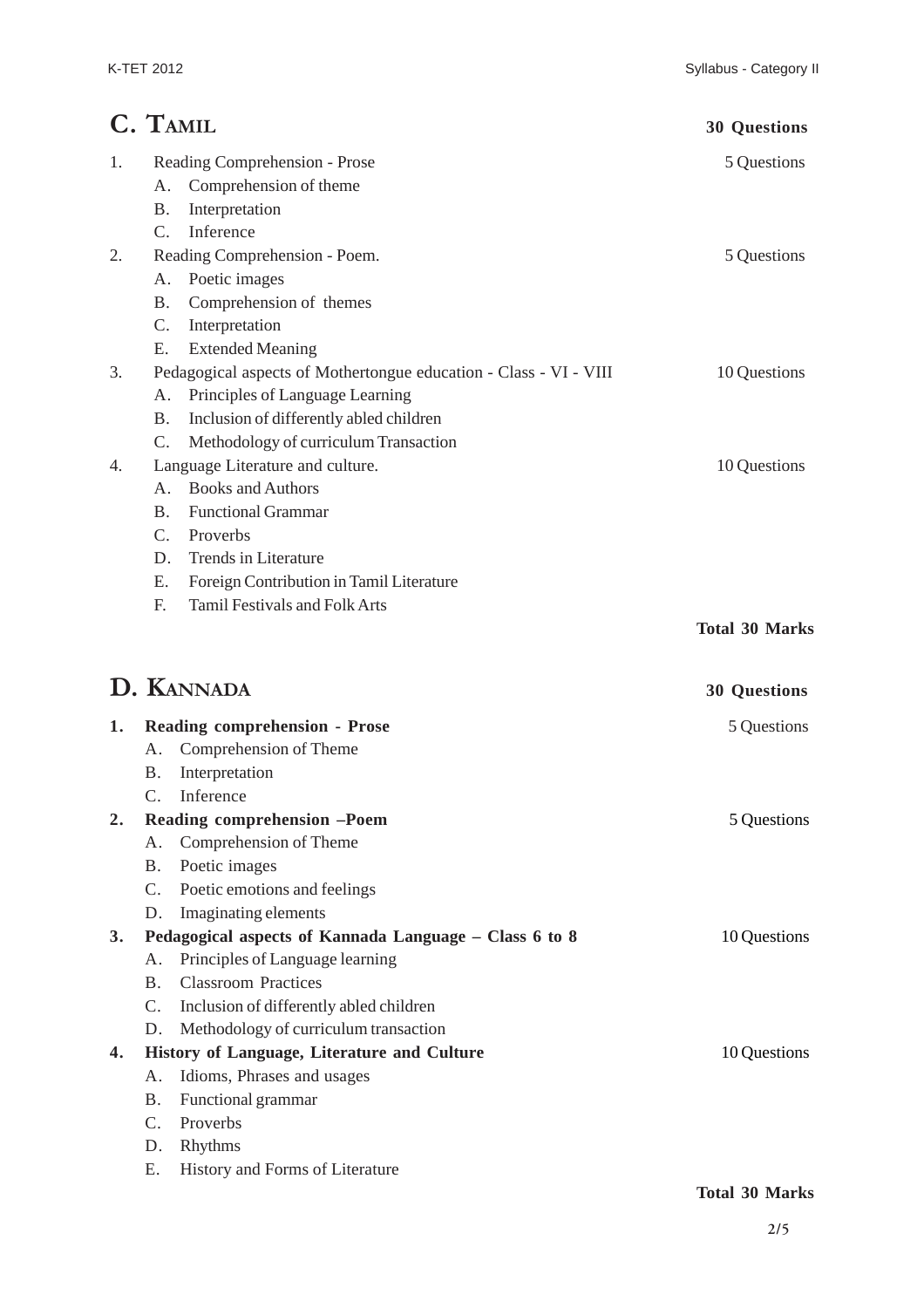## **III. LANGUAGE II - MALAYALAM/ENGLISH/HINDI/ ARABIC/URDU/SANSKRIT**

## **A. MALAYALAM 30 Questions**

- <u>1. അവധാരണം ഗദ്യം കാര്യം കാര്യം (അഞ്ച് ബഹു വികല്പ ചോദ്യങ്ങൾക്ക് 5 മാർക്ക്)</u>
	- $A.$  കേന്ദ്രാശയം കണ്ടെത്തൽ
	- $B.$  വിശകലനം
	- $C.$  നിഗമനരൂപീകരണം
- <u>2. അവധാരണം പദ്യം മും കോട്ട് (അഞ്ച് ബഹു വികല്പചോദ്യങ്ങൾക്ക് 5 മാർക്ക്)</u>
	- $A.$  കാവ്യബിംബങ്ങൾ കണ്ടെത്തൽ
	- $B.$  കേന്ദ്രാശയം കണ്ടെത്തൽ
	- C. വ്യാഖ്യാനിക്കൽ
	- D. അർത്ഥതലങ്ങൾ കണ്ടെത്തൽ
- 3. ഭാഷാ പഠനത്തിന്റെ ബോധനശാസ്ത്രം (ക്ലാസ്സ് VI-VIII)

(പത്ത് ബഹുവികല്പ ചോദൃങ്ങൾക്ക് 10 മാർക്ക്)

- $A.$  ഭാഷാപഠനസിദ്ധാന്തങ്ങൾ
- $B.$  വ്യത്യസ്ത കഴിവുകളുള്ള കുട്ടികൾക്ക് പ്രത്യേക പരിഗണന നൽകൽ
- $C.$  പാഠ്യപദ്ധതിവിനിമയത്തിന്റെ രീതിശാസ്ത്രം
- **4. ഭാഷ, സാഹിത്യം, സംസ്കാരം (പത്ത് ബഹുവികല്പ ചോദ്യങ്ങൾക്ക് 10 മാർക്ക്)** 
	- A. ശൈലികളും പ്രയോഗങ്ങളും
	- $B.$  പ്രായോഗിക വ്യാകരണം
	- C. പഴഞ്ചൊല്ലുകൾ
	- $D.$  സാഹിതൃത്തിലെ നൂതന പ്രവണതകൾ
	- E. കാവൃശാസ്ത്രം
	- F. താളബോധം

(ആകെ 30 ബഹുവികല്പ ചോദൃങ്ങൾക്ക് 30 മാർക്ക്)

## **B. ENGLISH 30 Questions**

#### **a.** Language Comprehension **15** Questions **15** Questions

- One or two unfamiliar passages or poems with questions on comprehension, inference, vocabulary and elements of grammar.
- A few questions to evaluate knowledge of basic grammar, such as
	- Article
	- Concord
	- Question tags
	- Prepositions

### **2/6**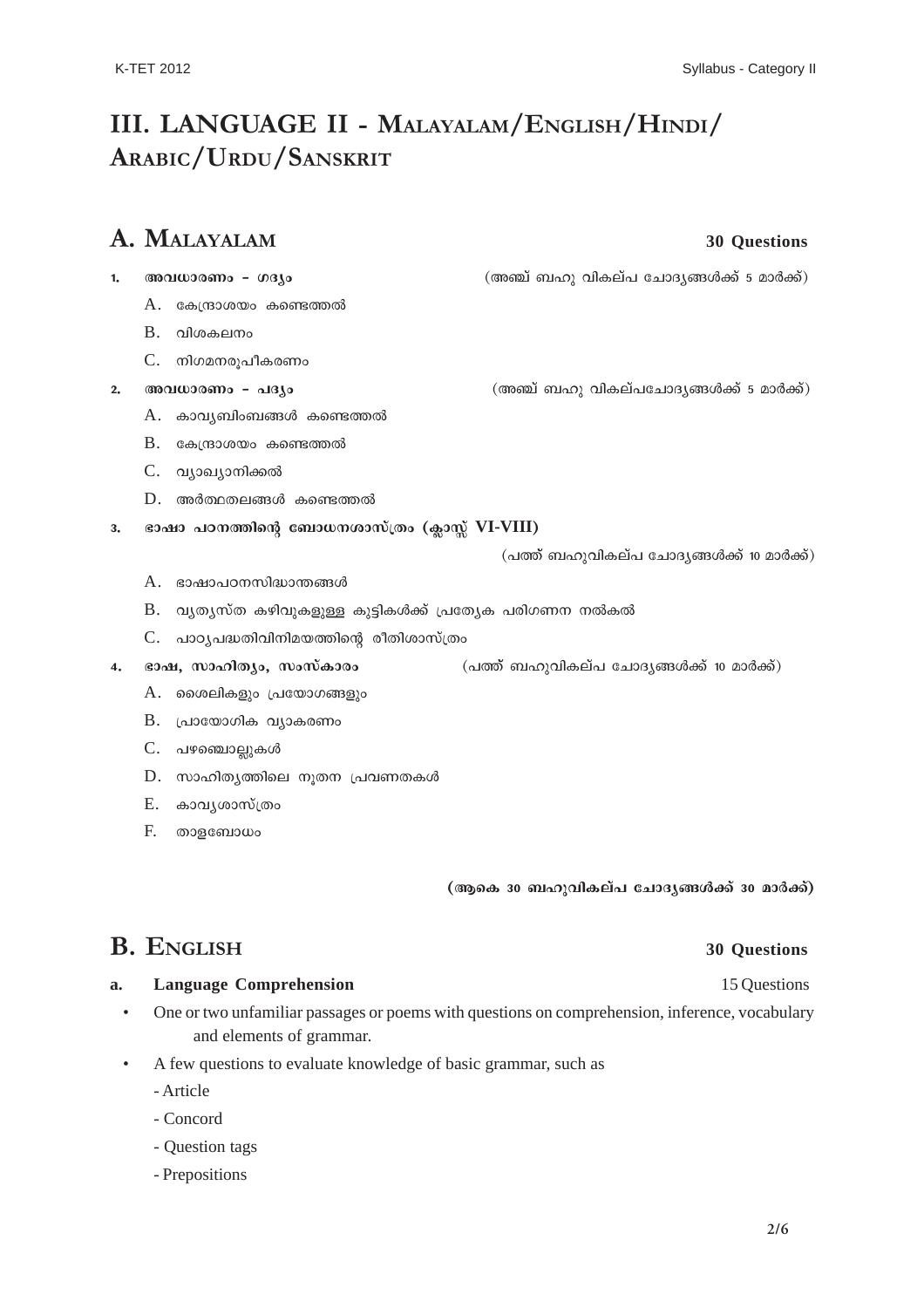- Tense and time
- Modal Auxiliaries
- Phrasal verbs and idioms
- Degrees of comparison
- Active and passive voice
- Reported speech
- Language functions
- Error identification

### **b.** Pedagogy of Language Development 15 Questions

- Language Acquisition and Learning Theories and their classroom implications.
- Principles of Language Teaching
- Problems and challenges in the language classrooms
- Language skills strategies to develop them
- Teaching learning materials Textbook, ICT and other teaching aids.
- Assessment Self, Peer, Teacher
- Strategies for teaching children with special needs (CWSN)

#### **Total 30 Marks**

## **C. HINDI 30 Questions**

### A. Pedagogy of language development. 15 Questions

- Concepts and process in language learning and acquisition.
- Developments principles of language teaching.
- Role of listening and speaking.
- Functions of language and how children use it as a tool in formal and informal situations.
- Role of grammar in learning language for communicating ideas verbally and in written formscritical perspective.
- Challenges in language teaching.
- Diverse classroom errors and disorders.
- Language skills.
- Evaluation in language learning-comprehension and proficiency.
- Teaching-learning material-other resource materials to be used in class rooms.
- Remedial measures to be taken in language class.
- Creating proper interactive situations in language class rooms.
- Competence of a teacher in selecting proper extended materials in language class rooms.
- Various forms of presentation of discourses in language class rooms.
- How to address the special needs of differently abled children in language class rooms.

### **B.** Questions for Language comprehension - 15 Questions

Reading unseen passages (prose, poem) and elements of language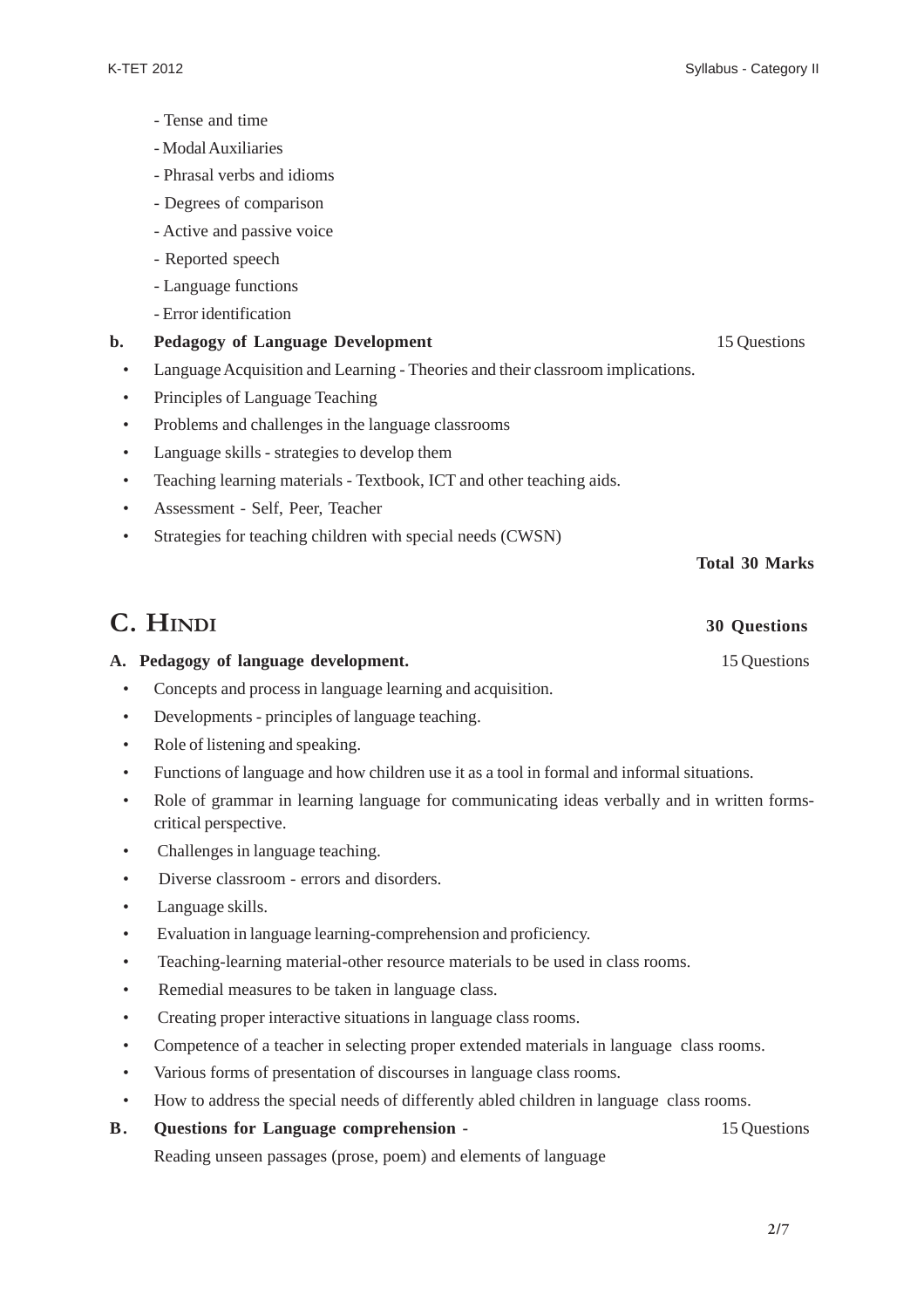Division of Questions

| <b>Question from Poem</b>              | 5 Questions |
|----------------------------------------|-------------|
| <b>Question from Prose</b>             | 6 Questions |
| <b>Question from Language Elements</b> | 4 Questions |

(Translation, technical terms, history of language, language elements)

- Question to be asked on the basis of the poem given to test the competence to comprehend ideas and enjoy the poetic emotions and feelings, imaginative elements, ideas and views beyond the lines, particular forms of composition, etc.
- Questions on the given prose or drama to test the competencey for comprehension, interpretation and language usage.
- Language elements like structure of sentences, combination of words, usage of words in various situations, idioms in use and basic grammar.
- History & Culture of Languages Major landmarks developments of modern prose (Discourses)

#### **Total 30 Marks**

## **D. ARABIC 30 Questions**

تتضمن هذا قسمين. الأول استيعاب اللغة(Language Comprehension) والثاني العلم التربوي لتنمية اللغة(Pedagogy of Language development). وكلّ قسم يحتوي على خمسة عشر سؤالًا. لكل سؤال علامة واحدة. والأسئلة في القسم الأول تكون على أساس فقرتين، نثرا ونظما– الغير المألوفة– وتستهدف هذه الأسئلة اختبار قابلية استيعاب اللغة وقابلية التخمين(inference) وقابلية تطبيق قواعد اللغة (Grammar)، وقابلية الألفاظ (Verbal ability). والفقرة النثرية ستكون أدبيا أو علميا أوحكائيا أو وصفيا من إحدى المصادر اللغوية.

قسم العلم التربوي لتنمية لغة الدارس يحتوي على المناطق التالية:

العلم التربوي لتنمية لغة الدارس.

- اللغة: تعريفها ووظائفها وأشكالها.
- اللغة العربية تاريخها وامتيازاتها وأدابها وأهميتها في العصر الجاهلي والإسلامي والعصر الحديث عل نظرية عامة.
	- دراسة اللغة واكتساب اللغة.
		- مبادئ تدريس اللغة.
		- دور الاستماع والتحدث.
	- توظيف اللغة وكيف يستخدمها الدارس أداة.  $\ddot{\phantom{0}}$
	- الرؤية الانتقادية عن دور قواعد اللغة للتواصل عما في ذهنه شفويا وتحريريا.
	- تحديات تدريس اللغة في الصف المتنوع، المشكلات اللغوية والأخطاء والاضطرابات. **2/8**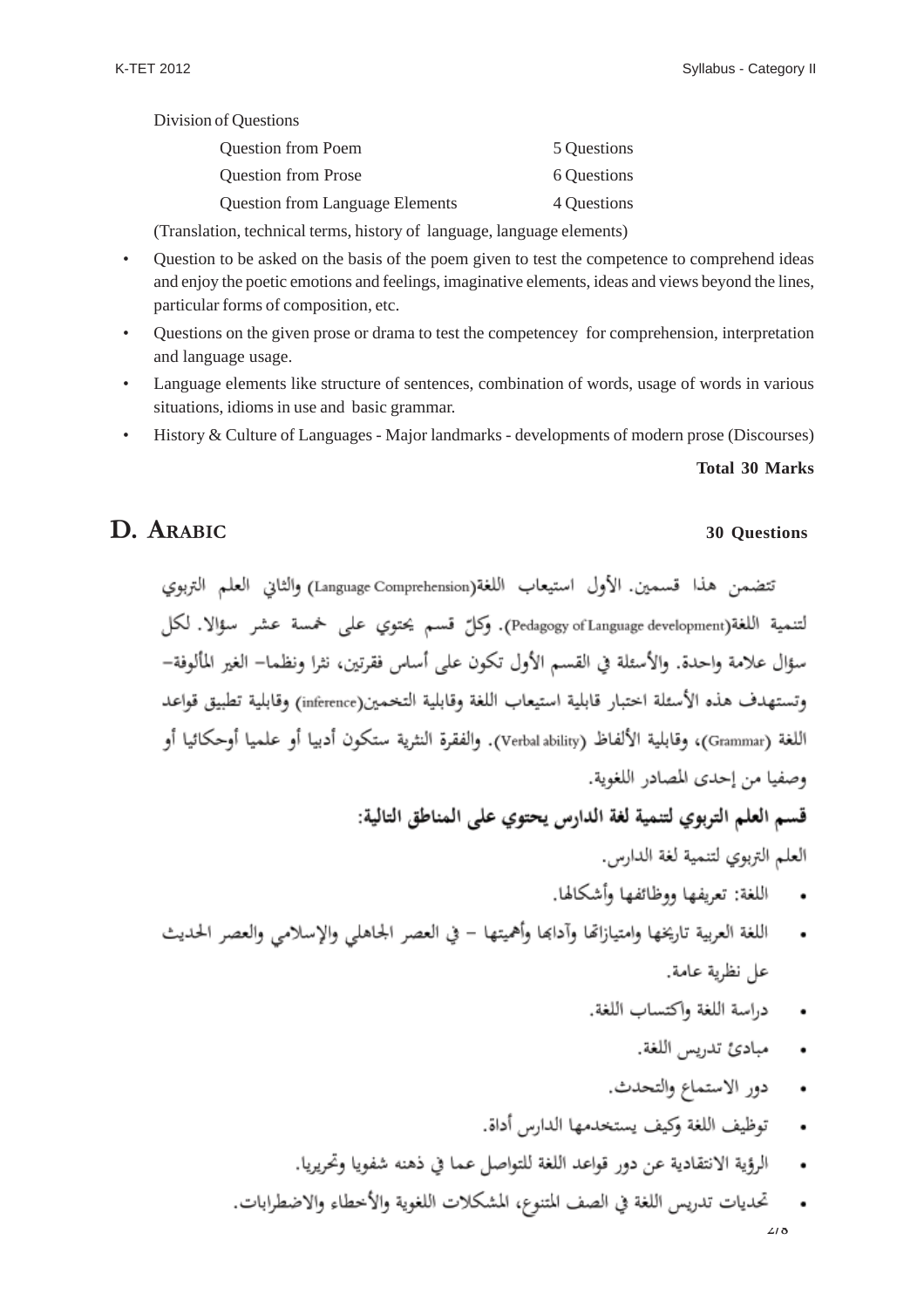- المهارات اللغوية.
- · تقويم استيعاب اللغة وإتقانها: الاستماع والتحدث والقراءة والكتابة.
- الوسائل التدرّسية والتدريسية: الكتاب المقرر، الوسائل ذات متعدد الوسائط(Multimedia ، المصادر اللغوية المتعددة.
	- التدريس العلاجي.

**Total 30 Marks**

## **E. URDU 30 Questions**

تفهيم A حە سىمبارت كامطالعہ!درد بے گئےسوالوں كے جواب ككھنا۔ ھ ۔۔ عمارت غیر مانوس ہو، جونثر اورکظم سے لی گئی ہو۔ ه ، مستجس كامفهوم ادب، سائنس يا حكايت تحلق ركتما مو-ھ سسوالات ايسے ہوں جن تھي جيم مطلب تجليلی صلاحیت، قواعداورلسانی قابليت کا جائزہ لہاجائے۔ B زبانی صلاحیتیںاورطریقہ تعلیم ا زېان کې تعليم ک\غراض دمقاصد ھ تیادلہ مظیالات ه ترترن<sub>ا</sub>ورثقافت کی ترسیل ه به معلومات کانجن<sub>شگ</sub>ادرترسیل زبان کی تعلیم کے اصول اورنظریے  $\mathbf{I}$ ھ پچھ *ل*ائی مرکزیت ه فطرت سے مطابقت ھ زندگ سےمر پوط زبان اوراس کی آموزش  $\mathbf{II}$ هه شعوری اورغیرشعوری تعلیم ه سانى قابليت كى نشونما ميں سابع كارول ه تعلیم اورآموزش<br>ه تعلیم توقلم IV زبان کی تعلیم<br>حہ تعلیم کا اعول<br>حہ تعلیم کے طریقے<br>حہ درائل تعلیم<br>حہ درائل تعلیم **2/9**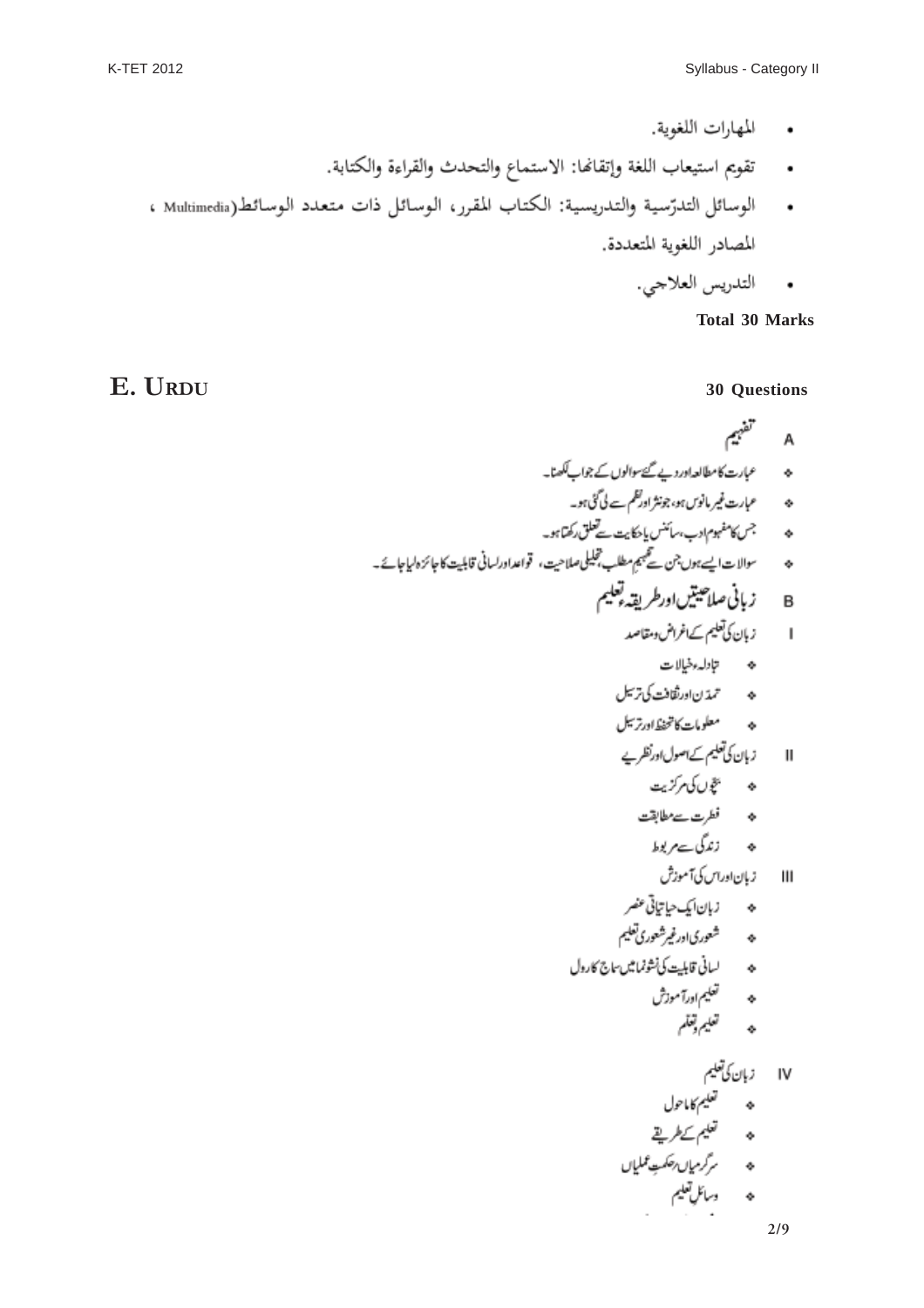$$
V = \frac{1}{2} \int_{0}^{3} \int_{0}^{3} \int_{0}^{3} \int_{0}^{3} \int_{0}^{3} \int_{0}^{3} \int_{0}^{3} \int_{0}^{3} \int_{0}^{3} \int_{0}^{3} \int_{0}^{3} \int_{0}^{3} \int_{0}^{3} \int_{0}^{3} \int_{0}^{3} \int_{0}^{3} \int_{0}^{3} \int_{0}^{3} \int_{0}^{3} \int_{0}^{3} \int_{0}^{3} \int_{0}^{3} \int_{0}^{3} \int_{0}^{3} \int_{0}^{3} \int_{0}^{3} \int_{0}^{3} \int_{0}^{3} \int_{0}^{3} \int_{0}^{3} \int_{0}^{3} \int_{0}^{3} \int_{0}^{3} \int_{0}^{3} \int_{0}^{3} \int_{0}^{3} \int_{0}^{3} \int_{0}^{3} \int_{0}^{3} \int_{0}^{3} \int_{0}^{3} \int_{0}^{3} \int_{0}^{3} \int_{0}^{3} \int_{0}^{3} \int_{0}^{3} \int_{0}^{3} \int_{0}^{3} \int_{0}^{3} \int_{0}^{3} \int_{0}^{3} \int_{0}^{3} \int_{0}^{3} \int_{0}^{3} \int_{0}^{3} \int_{0}^{3} \int_{0}^{3} \int_{0}^{3} \int_{0}^{3} \int_{0}^{3} \int_{0}^{3} \int_{0}^{3} \int_{0}^{3} \int_{0}^{3} \int_{0}^{3} \int_{0}^{3} \int_{0}^{3} \int_{0}^{3} \int_{0}^{3} \int_{0}^{3} \int_{0}^{3} \int_{0}^{3} \int_{0}^{3} \int_{0}^{3} \int_{0}^{3} \int_{0}^{3} \int_{0}^{3} \int_{0}^{3} \int_{0}^{3} \int_{0}^{3} \int_{0}^{3} \int_{0}^{3} \int_{0}^{3} \int_{0}^{3} \int_{0}^{3} \int_{0}^{3} \int_{0}^{3} \int_{0}^{3} \int_{0}^{3} \int_{0}^{3} \int_{0}^{3} \int_{0}^{3} \int_{0}^{3} \int_{0}^{
$$

#### **Total 30 Marks**

## **F. SANSKRIT 30 Questions**

#### **(A) Language Comprehension** 15 Questions

- (i) अदृष्टं गद्यभागं/नाटकं पठित्वा तद्गतप्रश्नानानामुत्तराणामङ्कनम् । बहुविकल्पमातृकाप्रश्नाः षट् । पदम्, आशयः, सन्धिः, समासः, धातुः, लकारः, कारकम्, प्रयोगः<mark>।</mark>
- (ii) अदृष्टं श्लोकं/सुभाषितं पठित्वा तद्गतप्रश्नानाम् उत्तराङ्कनम् l बहुविकल्पमातृकाप्रश्नाः पञ्च l पदम्, आशयः, वृत्तम्, अलङ्कारः, सन्धिः, समासः $\sf I$
- (iii) संस्कृतशास्त्र/ साहित्यसम्बन्धि सामान्यज्ञानम् । चत्वारः प्रश्नाः ।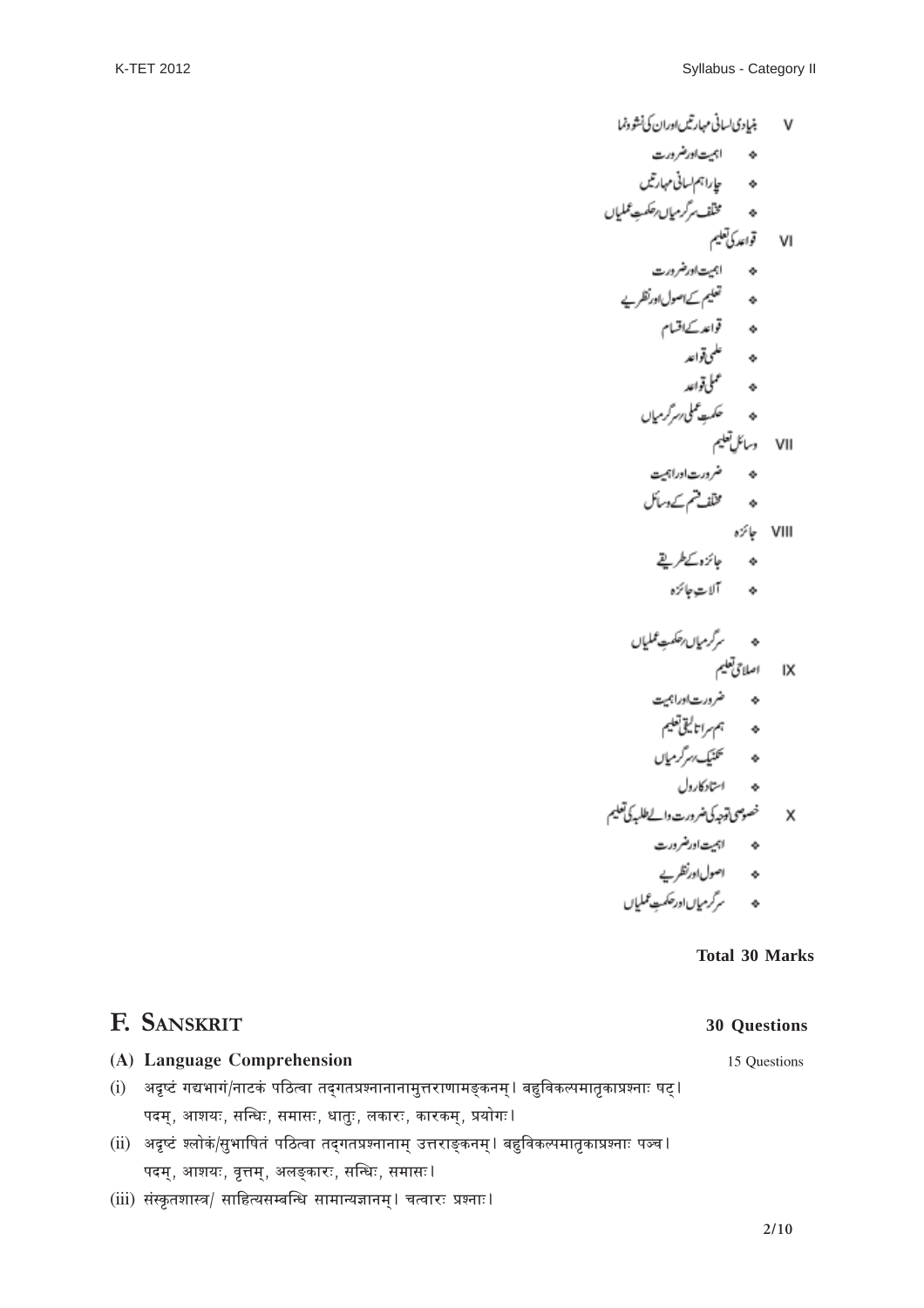#### **(B) Pedagogy of Language Development -** 15 Questions

- $(i)$  भाषावगमः (Learning and acquisition)
- (ii) भाषाबोधनतत्त्वानि। (Principles of Language teaching)
- $(iii)$  भाषाधर्माः तेषां छात्राणां उपयोगिता च। (Role of listening and speaking, function of language and how children use it as a tool)
- (iv) मौखिकरीत्या वाचिकरीत्या च आशयविनिमयार्थं व्याकरणाध्ययनस्यावश्यकता । (Critical perspective on the role of grammer in learning a language for communicating ideas verbally and in written form)
- $(v)$  भाषाध्यापनसमस्याः | (Challenges of teaching language in diverse classrooms language difficulties, errors and disorders)
- (vi) संकलितशिक्षा। (Inclusive education)
- $(vii)$  भाषानैपुण्यः । (Language skills)
- (viii) भाषावगमस्य भाषानैपूणीनां च मूल्याङकनं श्रवणम, भाषणम, वाचनम, लेखनम । (Evaluating language comprehension and proficiency - speaking, listening, reading and writing)
- (ix) पठनोपकरणानि पाठपुस्तकम, नूतनसाङकेतिकसामग्रयः, बहृभाषायुक्तकक्ष्या। (Teaching learning materials textbook, multi-media materials, multi lingual resources of the classroom)
- $(x)$  परिहारबोधनम, (Remedial teaching)

**IV.A SCIENCE & MATHEMATICS** 60 Questions

## **SCIENCE 30 Questions**

**a)** Content 20 Questions

- { **Germination of seed**
	- Steps of seed germination.
	- Plant adaptations.
	- Pest-pest control.
	- Chemical and biological pest control.

#### { **Cell**

- Cell structure.
- Cell organelles.
- Tissue.
- Types of tissues.
- Organ system.
- Levels of organisation.

#### { **Diseases**

- Micro organisms.
- Mode of disease transmission.
- Preventive measures.

#### { **Pollution**

- Different types of pollution.
- Bio-degradable and non bio degradable pollutants.
- Plastic waste.

**Total 30 Marks**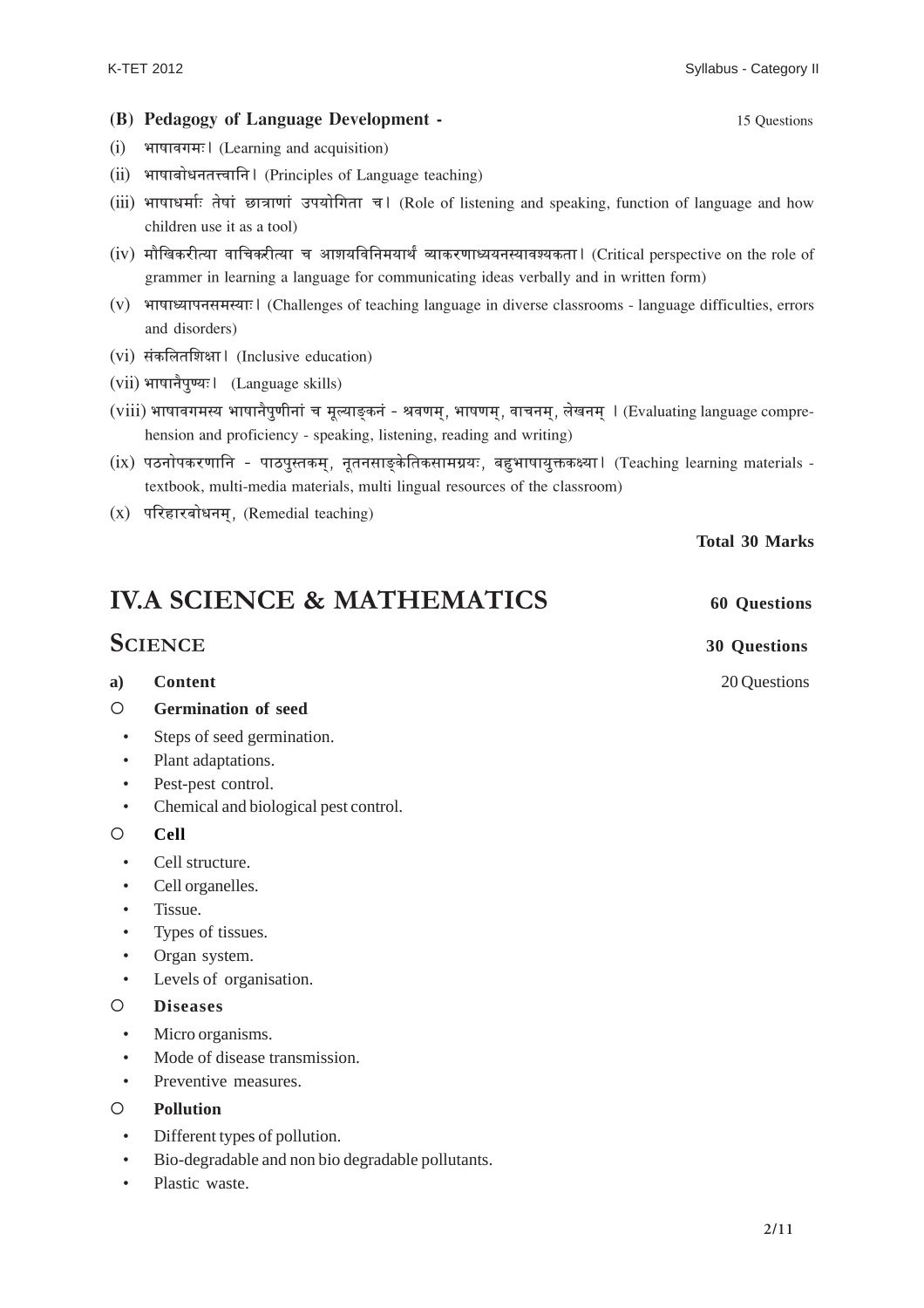#### { **Cardio vascular system**

- Heart -blood-lymph
- Arteries- veins- capillaries
- Cardio vascular diseases

#### { **Cellular equilibrium**

- Osmosis-diffusion-active transport
- Cellular equilibrium

#### { **Excretion**

• Kidney-skin.

#### { **Plant reproduction**

- Agents of pollination
- Seed dispersal
- Types of fruits.

#### { **Animal nutrition**

- Human digestive system
- Indigenous food
- Food adulteration.

#### { **Human nervous system**

• Brain-nervous disorders.

#### { **Body structure**

- Human skeletal system
- Joints
- First aid.

### { **Agriculture**

- Hybrid varieties of plants
- Crop rotation
- Nitrogen fixation
- Vegetative propagation- (budding, grafting, layering)
- Tissue culture
- Plant nutrition
- Chemical and bio fertilizers
- Integrated farming
- Pisciculture- sericulture- epiculture
- Plant diseases-plant disease control measures
- Agricultural garden- agricultural research institutes.
- Indegenous varieties of animals- hybrid varieties of animals.
- Taxonomy
- Two kingdom and five kingdom classification
- Binomial nomenclature.
- { **Ecosystem**
- Food chain- food web- positive and negative interactions.
- { **Bio diversity**
- Conservation of bio diversity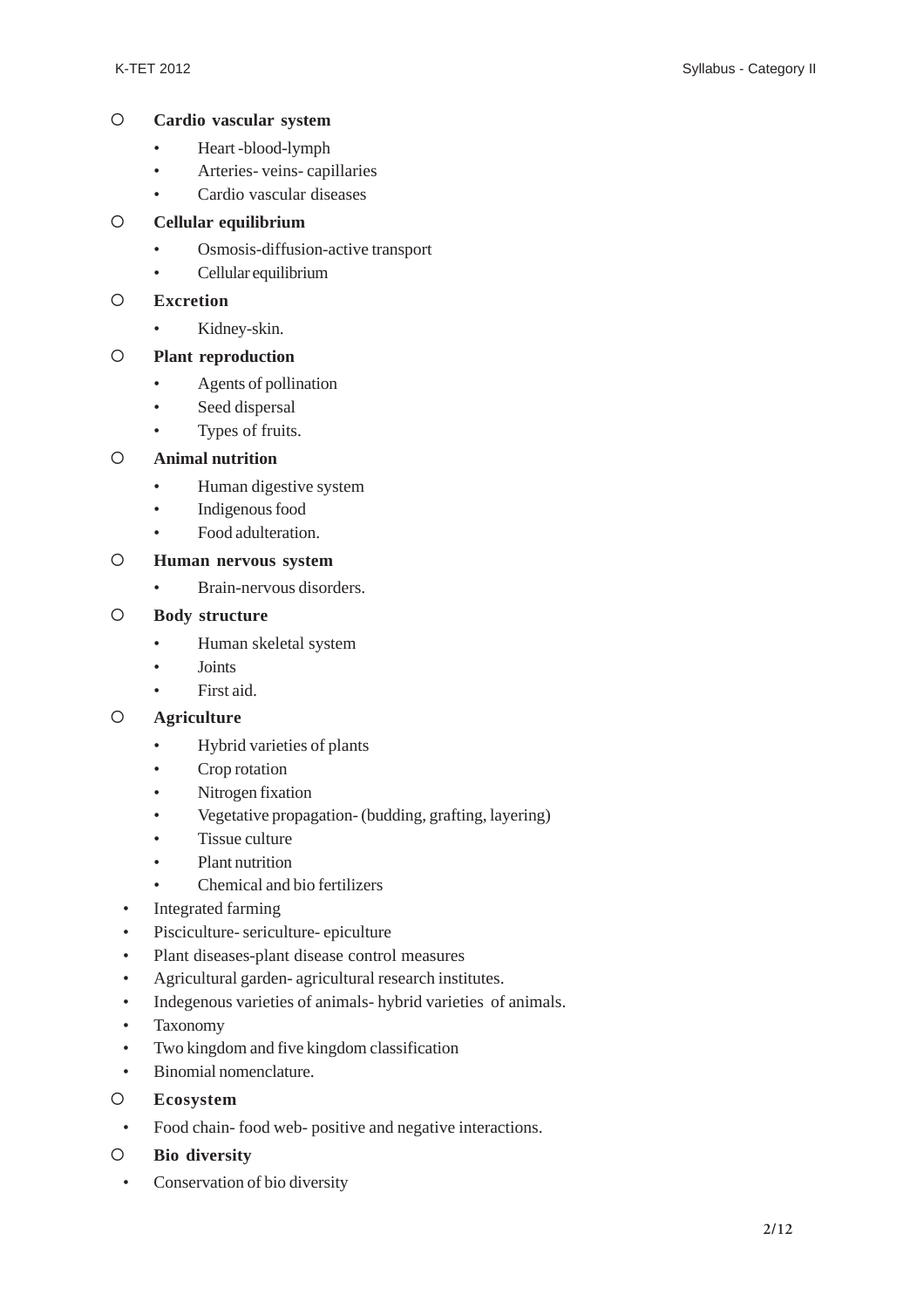- Biosphere reserve- national park- zoological park- gene bank-
- Endemic species
- Hot spot- sustainable development.

#### { **Transparent and opaque objects**

Reflection of light - images-different types of mirrors. solar eclipse-lunar eclipse-orbit-satelliteinformation technology, Image formation by spherical mirrors.

#### { **Solar system**

Sun, planets, satellites, asteroids, meteorites, comets, etc.

#### { **Simple machines**

Inclined plane-pulleys-lever-fulcrum-resistance-effort -application of simple machines-electromagnet

#### { **Magnetism**

Properties of magnet, applications, earth's magnetism

#### { **Energy**

Different forms of energy-fuels-conservation of energy-forms of fuels-potential energy- kinetic energy-evaporation of water-

#### { **Thermal Expansion**

Density - heat and change of state-sea breeze and land breeze-atmospheric pressure and its application-fluid pressure. temperature, thermometer

#### { **Static Electricity**

Frictional electricity, electroscope, earthing, lightning and lightning arresters, conductors and insulators.

#### { **Sound**

Production of sound-characteristics of sound, application of sound (sonar, ultra sound etc) propagation of sound - sound pollution-musical instruments.

### { **Motion**

 Different types of motion-uniform, non-uniform speed-velocity-acceleration-Newton's laws of motion-friction-advantages and disadvantages.

#### { Thermal conductivity

Radiation-applications of thermal insulators (flask, casseroles)

### { **Basic concepts of force**

Types of force-inertia-relation between inertia and mass. Basic concepts of thrust and pressure-relationship between surface area and thrust. Atmospheric pressure - barometer

#### { **Different types of mixtures**

Methods of separation of pure substances-acids and bases and its characteristics, reaction with metals and carbonates.

Neutralisation, PH

#### { **Metals**

Metals and its characteristics-prevention of corrosion.

#### { **Cosmetics**

#### { **Chemical reactions and its classification**

Chemical reactions in day to day life-effect of chemical reactions on nature.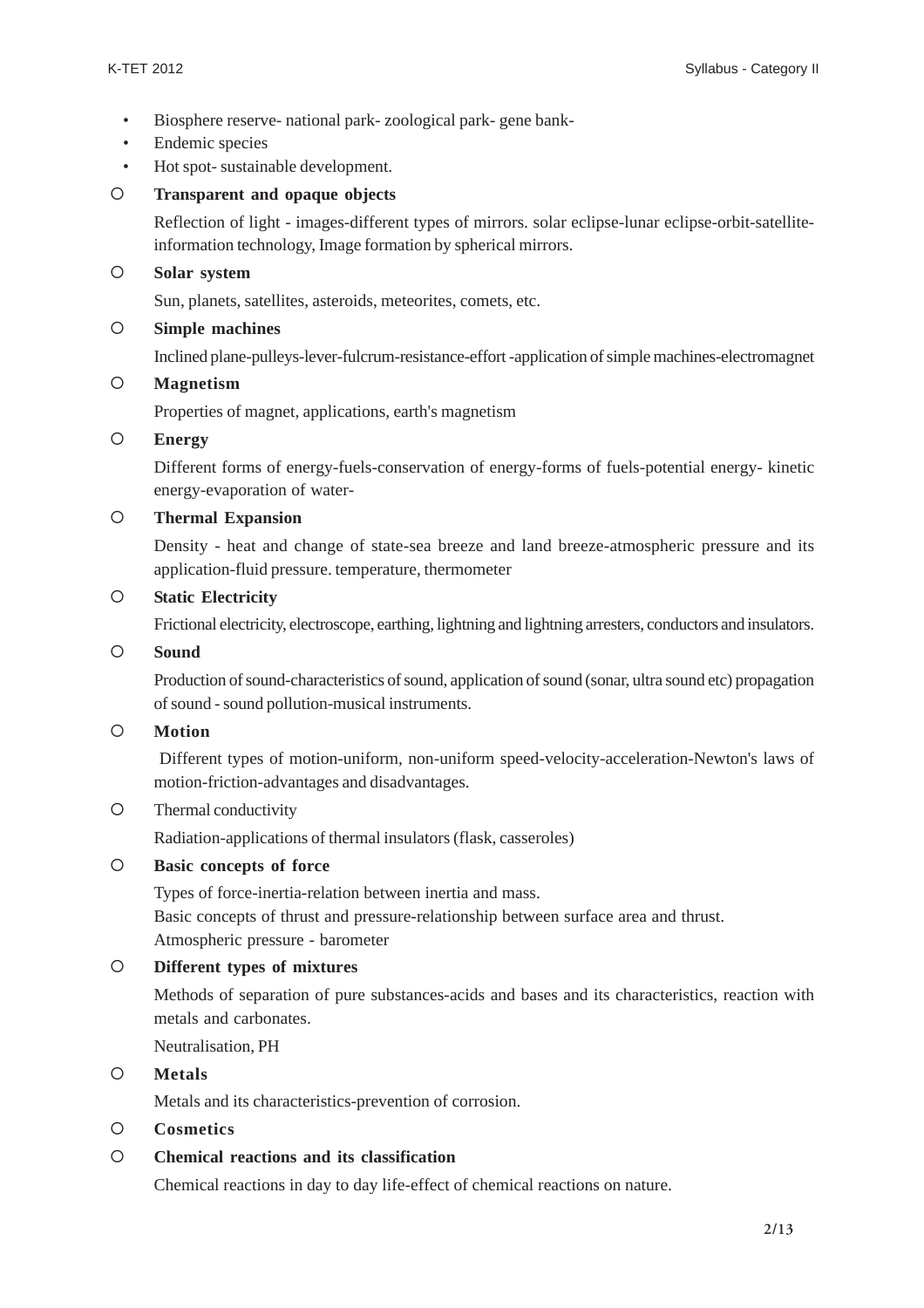Molecules and atoms- fundamental concepts-classification of matter-symbols of elements-properties of elements and matter-structure of atom-discovery-Dalton's concept- atom model-Bohr' model of atom-atomic number and mass number.

Octet electronic configuration

Role of electrons in bonding- valency-ions - atomicity

#### **b. Pedagogy** 10 Questions **b. Pedagogy** 10 Questions **b. Pedagogy**

Approaches to the science curriculum-criticism of contemporary science education-Aims and objectives of science education-science literacy.

Approaches of science education-taxonomy of science education.

Knowledge domain

Problem solving skills-creativity domain-attitudinal domain-application domain

Scientific inquiry

Pedagogic strategies-activity based - collaborative and cooperative learning.

Significance of the history of science

Significance of laboratory

Evaluation, CCE, assessment of performance

Scientific attitude

Methods of science teaching

Role of science teacher

Teaching and learning aids

Psychological basis of science learning

**Total 30 marks**

## **MATHEMATICS 30 Questions**

The examination will be broadly based on the topics prescribed for classes 6 to 8 in the Kerala State syllabus for mathematics but some problems may have links to extension of these concepts to the Higher Secondary stage. The details are given below:

#### **1. Content**

#### **Arithmetic**

Fractions : Different forms of the same fraction and reduction to lowest terms. Operations on fractions. Representation of certain fractions as terminating decimals. Operations on such decimals.

Percent : Concept of percent and its relation to fractions. Applications of percent in monetary transactions, such as interest (simple and compound), profit and loss, and discount.

Average : Average as representative number of a group of numbers. Computation of average. Quick computation of the change in average when one number of the group is replaced by another. Average of combined groups

Negative Numbers : Use of negative numbers in certain physical contexts such as temperature and scoring. Fundamental operations of negative numbers. Use of negative numbers in algebra.

Exponentiation : Exponentiation as repeated multiplication. Positive integral powers. Multiplication and division of numbers expressed as powers. Meaning of negative powers and its use in simplification.

Ratio and Proportion : Ratios for comparing two or more magnitudes using a common unit. Multiple interpretations of comparisons involving ratios. Uses of the idea in such contexts as comparing different types in a group, different ingredients in a mixture, monetary division, aspect ratio in geometry and so on. Proportion as change of quantities without changing the ratio. The idea of the constant of proportion.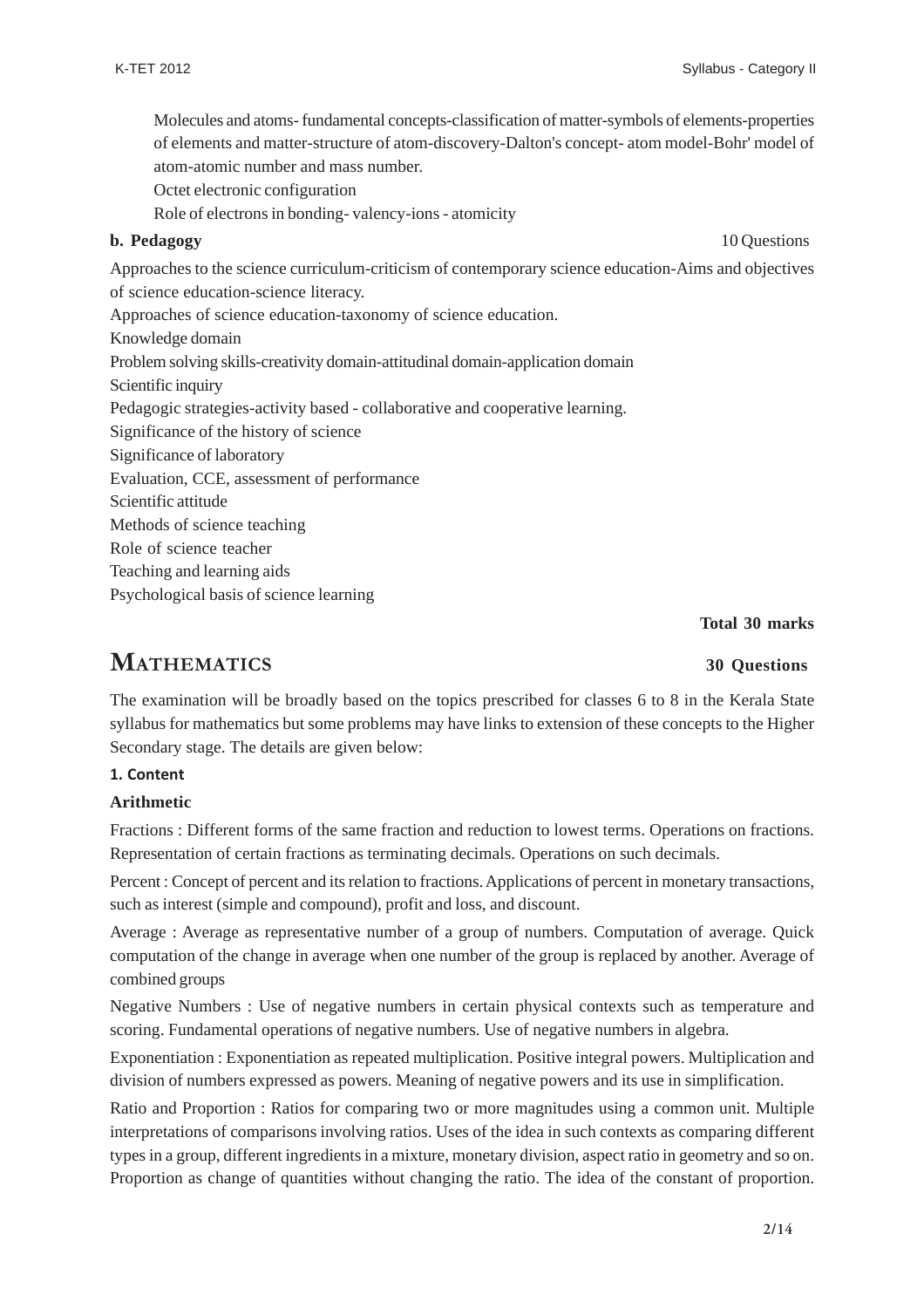Inverse proportion as proportionality with the reciprocal. The equations  $y = kx$  and  $y = \frac{k}{x}$ . Use of these ideas in physics, such as in elasticity, levers and gravitation.

Time and Distance : The concept of average speed. Relation between time, distance and average speed. Finding average speed of trips done in two parts in various cases such as when the distance in both parts are equal and when the time for both parts are the same.

#### **Algebra**

Use of algebra to express unchanging relations between changing physical quantities. Algebraic expressions as shorthand for arithmetical operations on unspecified numbers. General properties of arithmetic operations, especially products of sums and differences as algebraic identities. Formulation and solution of a linear equation in one unknown, arising from certain physical and mathematical contexts.

#### **Geometry**

Angles : Angle as measure of slant and as measure of spread. Degree measure of an angle by dividing a circle into 360 equal sectors. Perpendicularity relation between the four angles made by two intersecting lines.

Parallel Lines : A pair of parallel lines as lines keeping the same distance throughout and as lines having the same slant with a third line. Characterization of a pair of parallel lines in terms of various pairs of angles from the eight angles made by intersection with a third line. Sum of angles of a triangle and polygons.

Triangles : Area of a triangle in terms of base and height. Drawing triangles according to some specified measures. Cases where two different triangles are possible and no triangle is possible. The concept of congruency of triangles, Sufficient conditions for two triangles to be congruent, such as having lengths of all three sides equal, lengths of two sides and included angle equal, lengths of one side and the two angles on it equal. Various applications of these ideas such as in proving properties of parallelograms and isosceles triangles, drawing the perpendicular bisector of a line and bisector of an angle.

Quadrilaterals : Classification of quadrilaterals as rectangle, square, parallelogram, rhombus, and trapezium and their various characterizations. Drawing these types of quadrilaterals of specified measures. Areas of various types of quadrilaterals.

Solids : The idea of a rectangular prism. Its volume and surface area.

#### **Statistics**

Graphical Representation : Representing numerical data as pictographs, bar graphs, multiple bar graphs, line graphs and pie charts. Drawing inferences from such graphs.

Tabular Representation : Representing numerical data as a frequency table.

#### **2. Pedagogy**

#### **Nature of Mathematics**

Abstraction, Understanding children's thinking and reasoning. Language of Mathematics.

#### **Place of Mathematics in Curriculum**

Aims and objectives of learning mathematics in primary classes -Values of mathematics learning.

Correlation with other subjects, Lower primary and Upper primary Mathematics curriculum

### **Mathematics - Trends and Developments**

Historical development of mathematics

History of great mathematicians and their contributions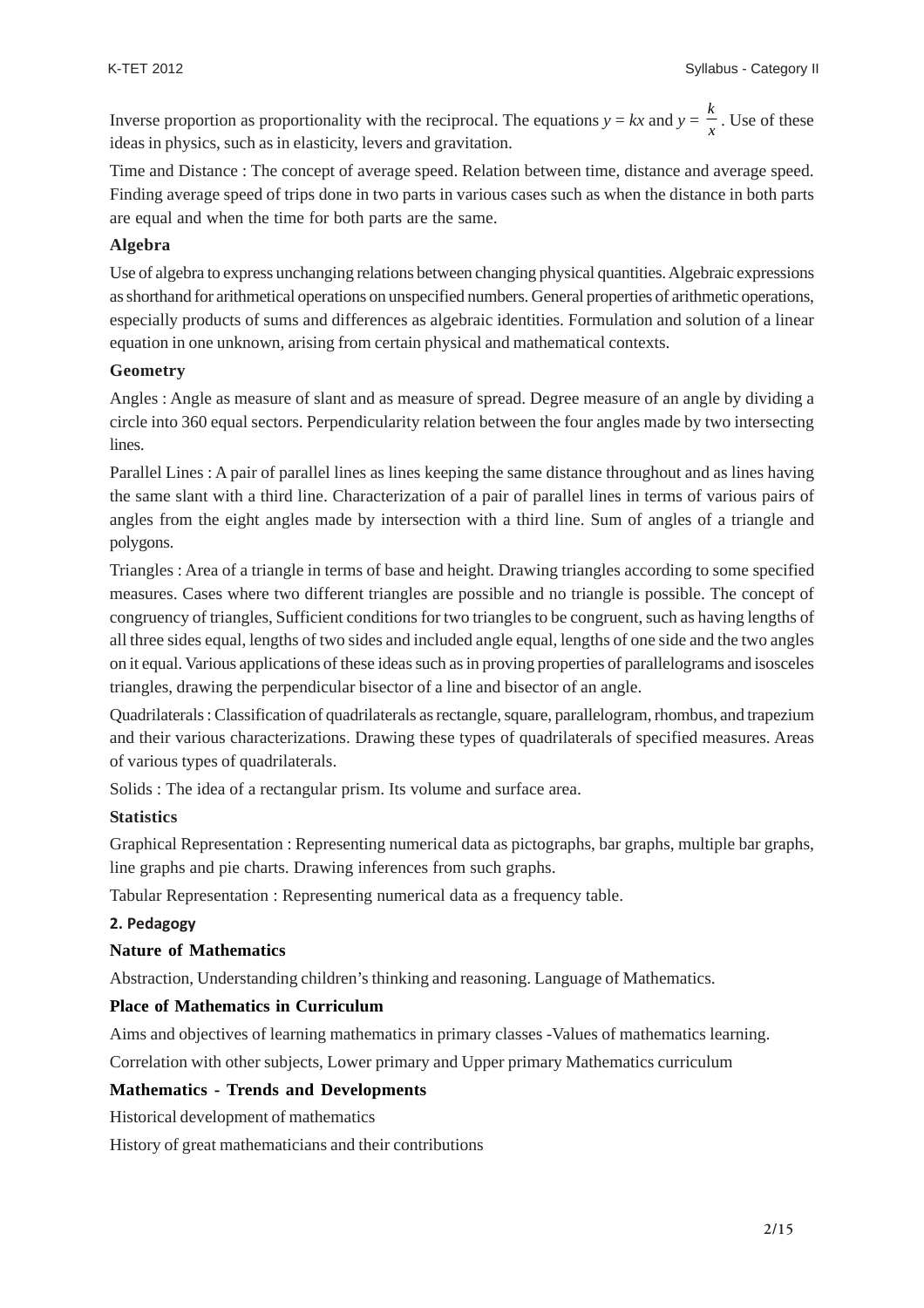#### **Approach to Mathematics Learning**

Proper learning experiences keeping in mind the characteristics of children, his natural learning capacity and the learning process of the child.

Theoretical base of learning mathematics

#### **Learning of Mathematics - Strategies and Methods**

learning strategies- Concept attainment, Process oriented approach, Projects, Seminars, Field trip, etc.

Different teaching learning methods –Inductive and deductive method, Analytic and Synthetic method, Project Method, laboratory method. Planning of a lesson

#### **Learning Materials in Mathematics**

Textbook and Handbooks, Information technology, Mathematics club, Mathematics laboratory, Mathematics fair, Mathematics library. Mathematics collection - collection of mathematical puzzles, riddles, etc.

#### **Mathematics Learning - Evaluation**

Concept of continuous and comprehensive evaluation, Evaluation activities, Grading the performance and recording the results.Diagnosis,Remedial Teaching and Error Analysis.

**Total 30 Marks**

## **IV. B SOCIAL SCIENCE** 60 Questions

### **(i) HISTORY** (12 Questions)

- 1. Stone age, beginning of agriculture
- 2. Civilizations Egypt, China, Mesopotamia, Harappa
- 3. Industrial and agrarian revolutions, capitalism
- 4. Socialism, labour movements and labour struggles
- 5. Colonialism in India
- 6. Struggles of peasants, workers, tribals, women, sepoys, poligars, rulers and chieftains
- 7. Revolt of 1857
- 8. Social reform movements of India
- 9. Indian national movement and Gandhian era.
- 10. Movements for social change, peasant struggles and national movement in modern Kerala

#### **(ii) GEOGRAPHY** (12 Questions)

1. Planets and other heavenly bodies

- 2. Size, shape, interior structure of the earth, seasons, temperature zones
- 3. Latitude, longitude, longitude and time
- 4. Map and its types, scale, topographical maps, globe
- 5. Climate & weather, temperature, pressure, rainfall and winds
- 6. India Relief, climate, drainage, vegetation
- 7. India Resources, agriculture, industry, transport, population
- 8. Kerala Physiography, drainage, agriculture, transport, human life
- 9. Environmental problems and conservative measures.